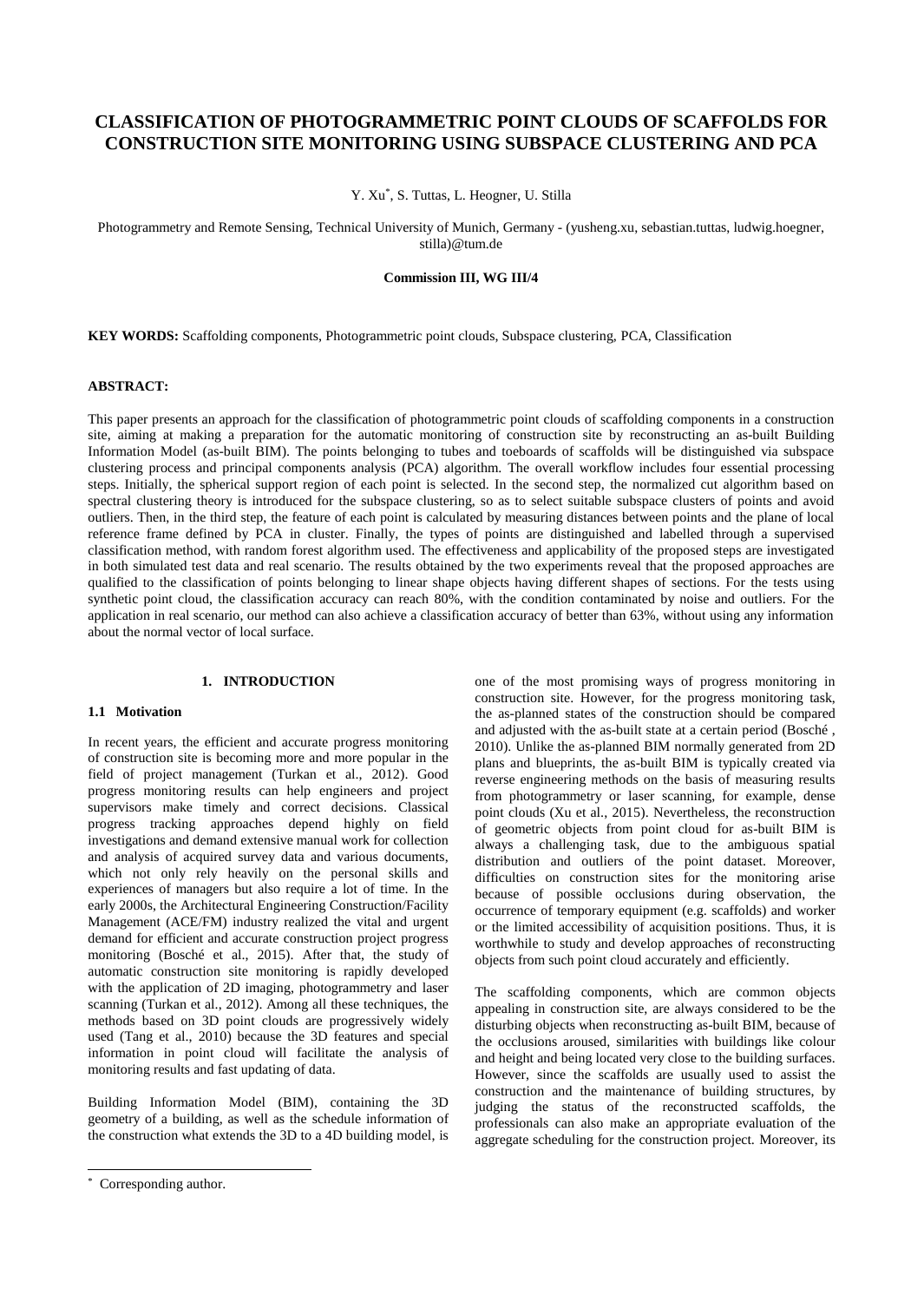thin, similar and complicated structures, for example, linear shaped boards and tubes with analogous size and scale connected to each other, make it a good experimental dataset for testing potential algorithms and approaches for the reconstruction of as-built BIM.

The goal of this research is to automatically classify photogrammetric points of scaffolding components in a construction site. Here, two fundamental elements of scaffolds have been taken into consideration, namely the tube and the toeboard, which are exhibited in Figures 1. For this purpose, we propose a method for the classification of points of scaffolds, with subspace clustering and principal component analysis (PCA) algorithm utilized.



Figure 1. a) Real scene of scaffolds. b) Classification results of toeboards and tubes from generated point cloud.

## **1.2 Related Work**

At the present stage, research work about the classification and recognition of scaffolds components in the environment of construction site using point cloud is scarce. Most of the related work mainly engage in the rebuilding of as-built BIM from point clouds (Pătrăucean et al., 2015; Xiong et al., 2013; Tang et al., 2010) or the comparison between as-built and as-planed BIM for process monitoring (Golparvar-Fard et al., 2011; Tuttas et al., 2014a; Rankohi and Waugh, 2014). On the basis of Scanvs-BIM system, some applications are also developed using point clouds to trail specified construction objects like Mechanical, Electrical and Plumbing (MEP) components (Bosché et al., 2015) and temporary or secondary objects like shoring, rebar (Turkan et al., 2014).

Beyond these aforementioned work, many research work has been done in the field of recognition and classification of point cloud linking to object of various geometric shapes. Generally, their possible solutions will utilize the geometric feature and statistical information of candidate points with a neighbourhood or support region. For example, 3D shape descriptors such as 3D shape context (3DSC) (Frome et al., 2004), Point feature histograms (PFH) (Rusu et al., 2010) and signature of histogram of orientations (SHOT) (Salti et al. 2014), which count features of local surfaces and spatial distribution of points in neighbourhood as characteristic for point recognition, are commonly used in the matching, classification and reconstruction of point clouds. In our previous work, a preliminary result was achieved (Xu et al., 2015), in which the scaffolding components are detected and reconstructed from a photogrammetric point cloud of a construction site based on projection strategy and 3D shape descriptor. Nevertheless, most of the 3D shape descriptors will depend on the estimation of normal vectors on local surface as a foundation of local reference frame or axis. The accuracy in this case is highly affected by outliers or noise in the dataset.

Another popular way is using the 3D Hough transform, which utilizes the statistical voting procedure in a parameter space and requires no estimation of the normal vectors. For instance, Vosselman et al. (2004) and Borrmann et al. (2011) use the 3D Hough transform for the determination of planar surfaces. Nevertheless, the classification using Hough transform theory is computationally expensive and sensitive to outliers (Maalek et al., 2015). Especially for large datasets, using algorithms based on Hough transform will result in extremely huge computational cost.

The PCA is the eigenvalue decomposition of the covariance matrix of a multivariate data set, which can be used to summarize the variation of the data set with orthogonal axes (Johnson and Wichern, 1992). By applying the PCA, three orthogonal axes can be determined in a three-dimensional point cluster. Some researchers have already used PCA for the classification of point cloud (Rottensteiner et al., 2005; Pu and Vosselman, 2006; Belton and Lichti, 2006; Lari, 2014). However, when the point cluster is contaminated by outliers, the performance of PCA will decline. Thus, in the work of (Maalek et al., 2015), they proposed a classification method of point cloud using robust PCA, in which the PCA is applied to the pre-defined support region of each point. For the points of planar object, the variations in the direction of the surface normal tend to be zero, while, for the points of linear object, all the variations can be summarized in the linear direction.

However, for classifying points of scaffolds, consisting of various linear objects with merely different sections, only calculating the variations by PCA is not sufficient. Moreover, the points in the connection of linear structures will also result in ambiguousness. To that end, a novel approach, which integrates the basic idea of 3D shape descriptor and the advantage of PCA, is proposed to distinguish and classify points of toeboards and tubes from a point cloud of scaffolds. At the beginning, the points in selected spherical support region are segmented via subspace clustering algorithm, in which a normalized-cuts based spectral clustering is adopted, so as to determine the candidate cluster that the points are belonging to. Then, a PCA algorithm is applied to the candidate cluster of points, in order to build a local reference frame (LRF). On the basis of this LRF, all the points in the cluster will be projected to a feature histogram according to the spatial position in LRF. At last, with these feature histograms, all the points are classified by supervised classification methods. The details of the aforementioned stages related to the proposed approach are given in Chapter 2.

## **1.3 Contribution and Structure**

The contribution of this work is twofold. The first one is that we propose a subspace clustering algorithm for point cloud segmentation using normalized-cut based spectral clustering, with spatial distance constraint used. The second one is that we developed a point feature calculation algorithm based PCA and LRF, with no information of normal vector of points requiring. which is motivated by the PCA based points classification method described in (Maalek et al., 2015). Moreover, this work is also an improvement of our former work for the detection and reconstruction of the scaffolding components from a construction site (Xu et al., 2015).

The overall methodology is described in Chapter 2. Firstly, the workflow of all the main steps is briefly depicted in Section 2.1 and the selection of support region is reported in Section 2.2.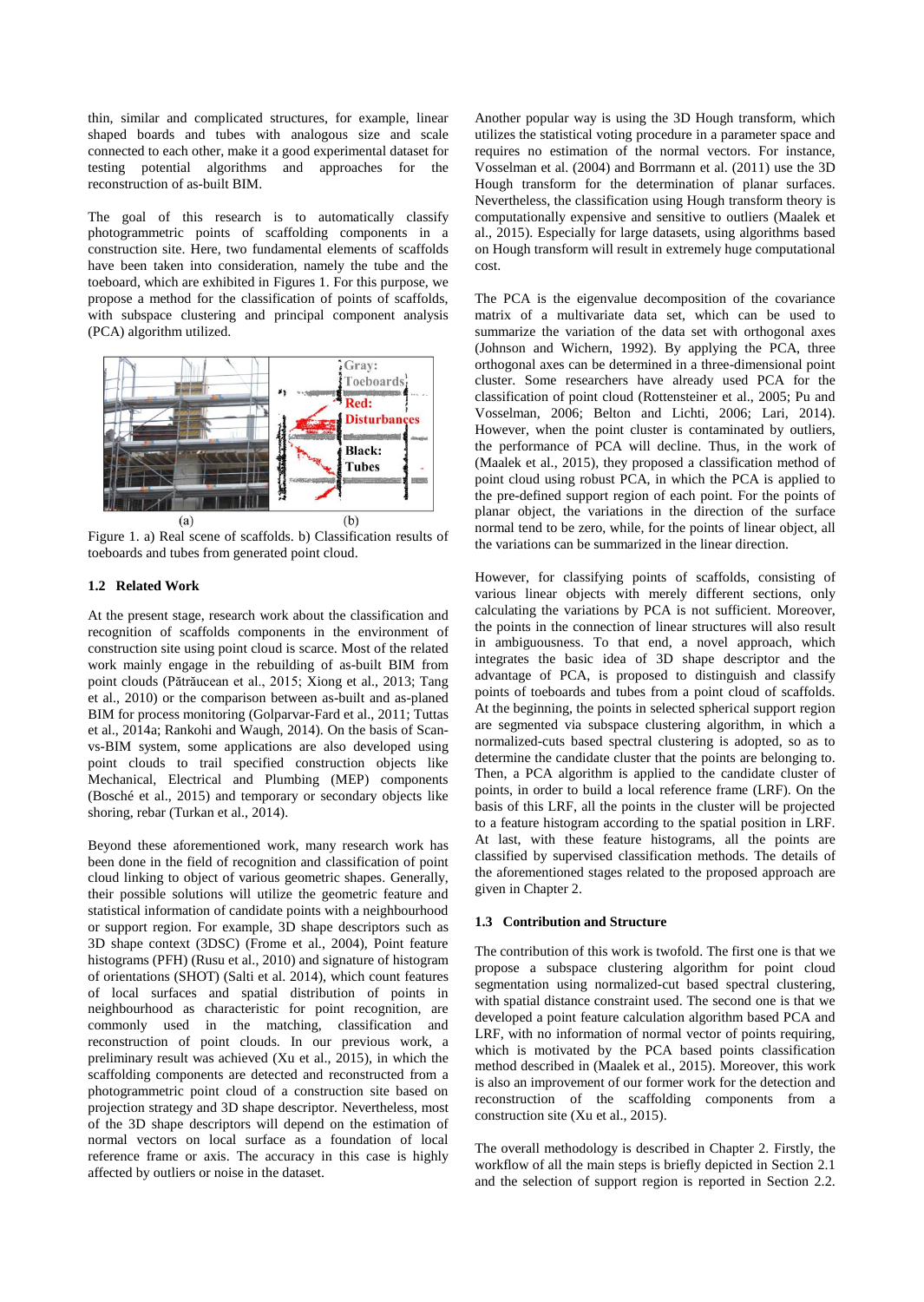Afterwards, Section 2.3 devotes the methods for subspace clustering of points in support region, while the way of calculating point features is described in Section 2.4. Then the methods of supervised classification are given in Section 2.5. In Chapter 3, the experiments are shown, with the introduction of synthetic and real datasets (Section 3.1) and discussion and evaluation of the results (Section 3.2), followed by a conclusion and outlook in Chapter 4.

# **2. METHODOLOGY**

## **2.1 Workflow**

The overall workflow for the classification of the scaffolding point cloud can be divided into four essential steps. The first step is to select a support region for each candidate point in the cloud. The whole point cloud has been organised in a k-d tree structure, then a spherical support centring at each feature point is chosen according to a given radius. In the second step, in each spherical support region, a subspace clustering is carried out to segment the points in the support region into several clusters. The candidate cluster in which the feature point is located will be extracted. Subsequently, the points in the candidate cluster will be projected to a feature histogram in accordance with the LRF defined by PCA. Finally, by the use of Random forest algorithm and feature histograms of distances, the linear and planar objects are classified. Figure 2 gives an overview of the workflow with involved methods and algorithms.



## **2.2 Support Region Selection**

The selection of the support region is designed to provide a bunch of candidate points for calculating the distinctive features of the point in the centre of the support region. To simplify the search of points, prior to this selection, the whole point cloud is structured with a k-d tree. Then, the spherical region centred at the feature point is acquired, including points of which the spatial distances between them and the feature point is smaller than the radius of spherical region.

# **2.3 Subspace Clustering**

As for the subspace clustering, we aim to partition points in the support region into subspace clusters, so that the candidate cluster including the feature point will be determined, because the support region may contain the points of different structures. For example, points in the connection of structure may belong to both vertical and horizontal objects, which is highly likely to result in ambiguousness when applying PCA for defining LRF.

Here, a normalized cut methods based on spectral clustering is conducted (Shi and Malik, 2000). For the 3D points  $x_1, \ldots, x_n$ in the support region  $X$ , the similarities  $W(i, j)$  between points  $x_i$  and  $x_j$  in a similarity matrix *W* are computed following Equation (1), in which a Gaussian kernel function is used. Considering the spatial distribution of points in isotropic subspace clusters, a strong constraint related to the Euclidean distance between points is introduced.  $\gamma$  and  $\sigma$  denote the threshold for this constraint and the parameter of the Gaussian kernel, respectively. The threshold  $\gamma$  limits the smallest distance between two points belonging to one subspace cluster.

$$
W(i, j) = \begin{cases} e^{-\|x_i - x_j\|_2} & \text{if } \|x_i - x_j\|_2 < \gamma \\ 0 & \text{else} \end{cases}
$$
(1)

For spectral clustering, the Laplacian matrix *L* is then calculated by the degree matrix *D* and similarity matrix *W* following Equations (2) and (3). Here,  $W_i$  stands for the i-th row of matrix *<sup>W</sup>* .

$$
D = diag(\sum_{j=1}^{n} W_i(j))
$$
 (2)

$$
L = D - W \tag{3}
$$

Afterwards, as described in (Shi and Malik, 2000), the *f* standing for eigenvectors corresponding to *k* smallest eigenvalues of a normalized *L* is solved from Equation (4) via the eigenvalue decomposition and normalized Laplacian matrix.

$$
L \cdot f = \lambda \cdot D \cdot f \tag{4}
$$

Subsequently, the  $k$ -means algorithm is performed on  $f$  to partition points into subspace clusters. Note that the number of clusters  $k$  is a variable depending on the number of real structural objects in support region. To solve this problem, the variable  $k$  is determined by the value maximizing the difference  $\Delta_k$  between consecutive eigenvalues  $\lambda_k$  and  $\lambda_{k-1}$ , namely the eigengap (Von Luxburg, 2007), which are calculated as shown in Equation (5).

$$
\Delta_k = |\lambda_k - \lambda_{k-1}| \tag{5}
$$

For all the eigenvalues  $\lambda_i$ ,  $i=1...n$ , the maximum difference  $\Delta_k$  is identified as the eigengap value. Its corresponding index *k* is set as the number of clusters.

In Figure 3, we give a simple example of subspace clustering results, with the original similarity matrix before subspace clustering and the similarity matrix of two dependent subspaces after clustering illustrated. In these matrixes, the warmer the colour is, the higher the similarity between points is. In this simulated example, a point cluster consisting of two independent structures with contamination of noise is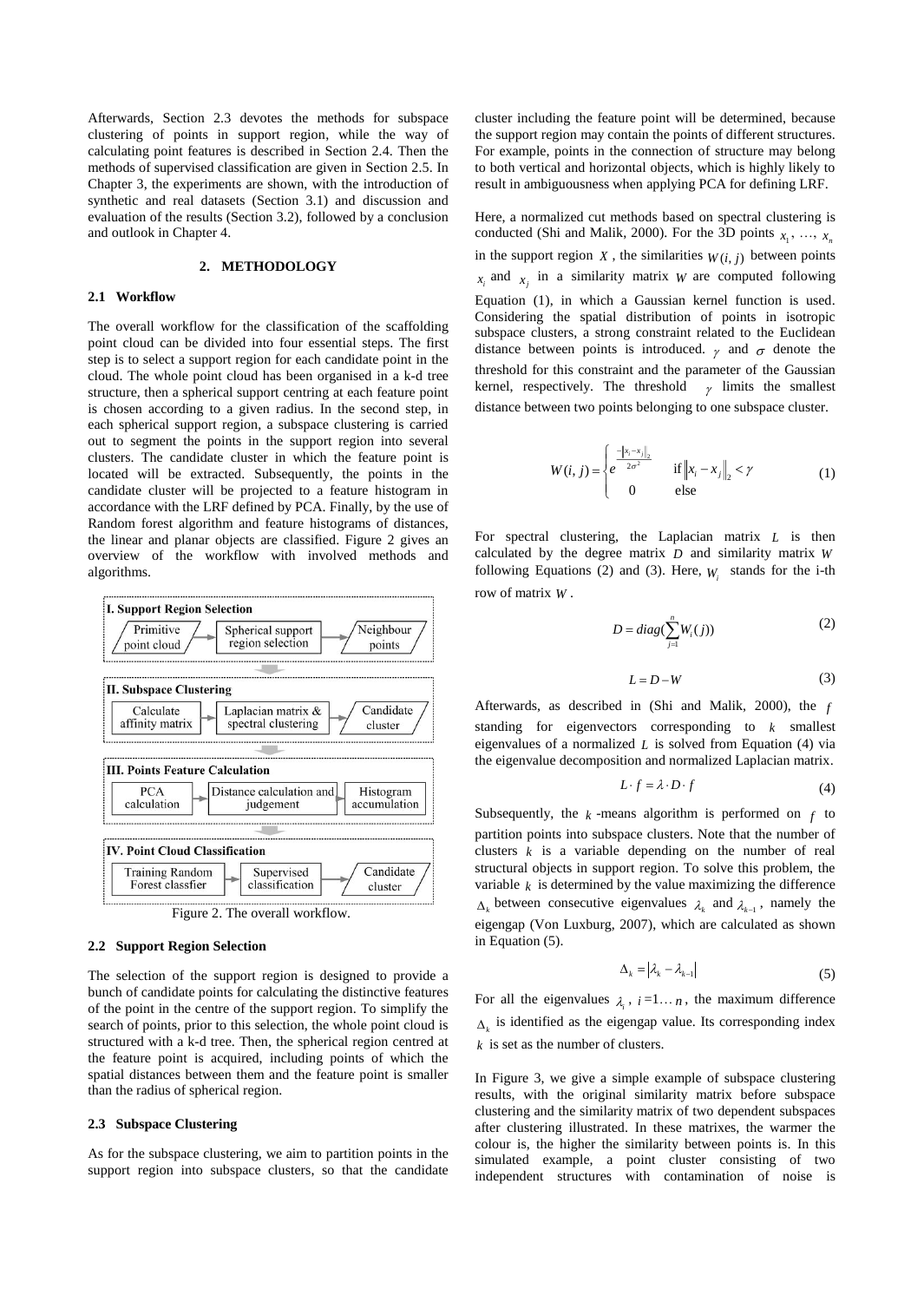segmented into subspaces using the aforementioned clustering algorithm. And the dark blue entries mean the similarity is zero, which constrained by  $\gamma$ .

## **2.4 Points Feature Calculation**

In order to classify point clouds into linear toeboards and tubes, a histogram with three bins accumulating the spatial distance information are calculated as point feature by a LRF. The LRF is a local coordinate frame created and defined in the candidate cluster, attempting to reference all the points in the cluster. Here, PCA is performed to determine the axes of the LRF within the candidate cluster. The origin of LRF is placed at the centroid point, and the Z axis coincides with the linear direction found by PCA.



Figure 3. A simple example of subspace clustering. a) The point cluster contaminated with noises and outliers. b) The subspace clustering results. c) The original similarity matrix. d) The reordered similarity matrix after subspace clustering.

As illustrated in Figure 4, although both the toeboards and tubes of scaffolds have a straight linear shape, the spatial distributions of points in their sections have obvious differences, which are shown up like linear and circular shapes respectively. This can be used to distinguish these two kinds of objects.



Figure 4. Spatial distribution of points in sections of a) toeboard and b) tube.

As shown in Figure 5, for each point *P* in candidate cluster,  $d_x$ ,  $d_y$  and  $d_z$  corresponding to the distances from point to the X-Z plane, Y-Z plane and Z axis are calculated respectively.



Figure 5. a) The local reference frame defined by PCA. b) The distances calculated in local reference frame.

Then, the value of bins of the feature histogram  $H(i)$  for i-th point *P* will be computed following Equation (6). Here,  $H(i)$  is a  $1 \times 3$  vector, and the value of its elements will be determined by the distances  $d_x$ ,  $d_y$  and  $d_z$ .

$$
H(i) = \begin{cases} [1 \ 0 \ 0] & \text{if} \quad \frac{d_x(i)}{d_z(i)} < 0.5\\ [0 \ 0 \ 1] & \text{if} \quad \frac{d_y(i)}{d_z(i)} < 0.5\\ [0 \ 1 \ 0] & \text{otherwise} \end{cases}
$$
(6)

In Figure 6, we give an illustration of histograms of two simulated sample objects. For the points belonging to tube, all the points in the cluster will be evenly distributed along and around the Z axis, so that the three bins of histogram will accumulate almost same value, as illustrated in Figure 6a. For the points of toeboards, all the points in the cluster will be distributed along the Z axis but not around it. Instead, they will be placed close to X axis, so that one bin of histogram will accumulate a relative higher value than others, as shown in Figure 6b. For each feature point, all the points in its candidate cluster will be counted to form its feature histogram.



Figure 6. Two examples of simulated point cloud and accumulated histograms. a) Tube. b) Toeboard.

#### **2.5 Scaffolding Point Cloud Classification**

Once the feature histograms of all the points in the whole point datasets are calculated, we use a supervised classification strategy with random forest algorithm to discriminate different kinds of basic elements forming the scaffolds. The feature histograms are employed to train the random forest classifier.

The random forest classifier we utilized (Breiman, 2001) is a combination of *N* tree-structured classifiers where each decision tree  $T_i$  is generated by randomizing vector sampled independently from the input vectors, and each decision tree make a vote consistently for choosing the most popular class to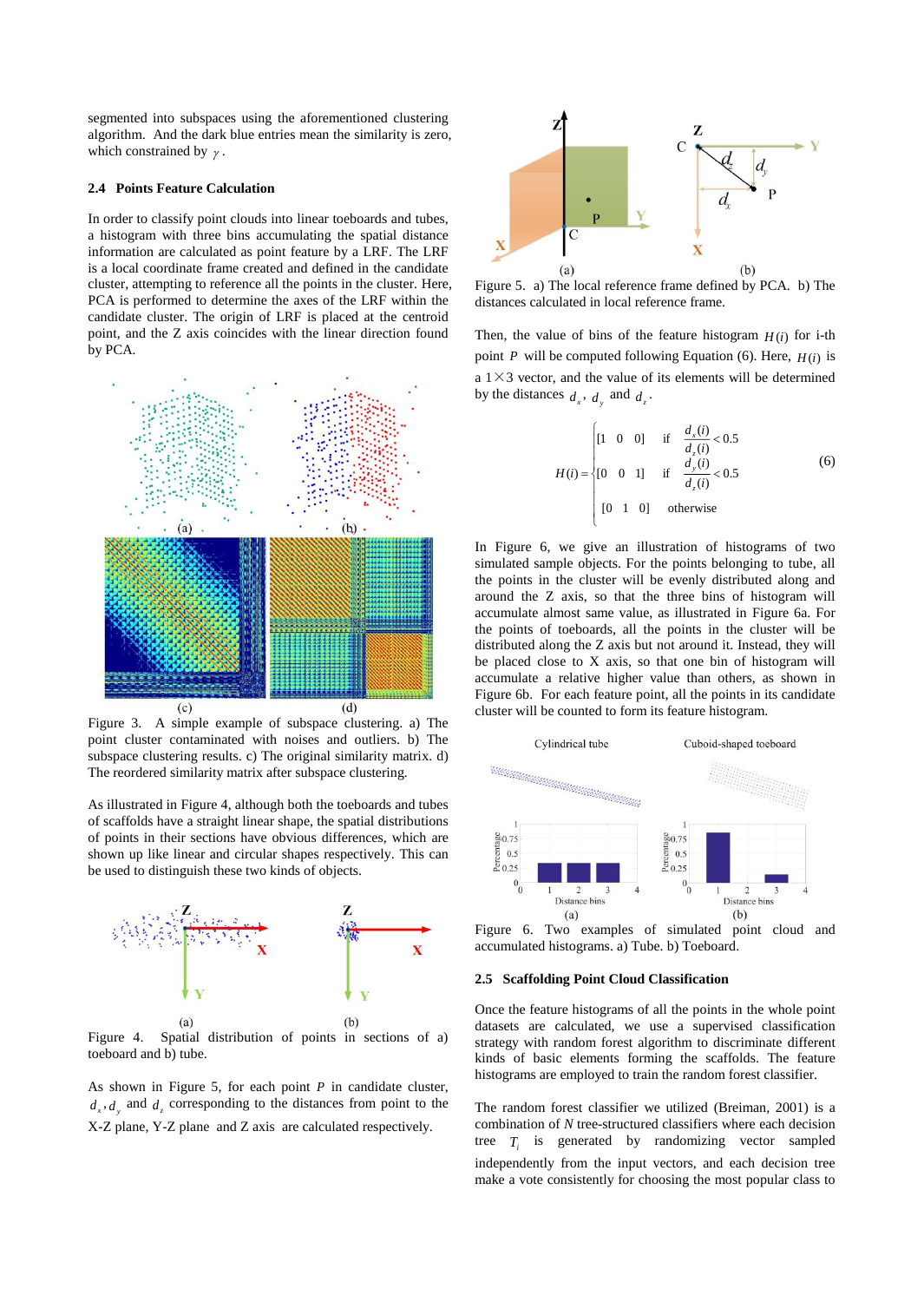classify the input vectors (Pal, 2005). The random forest classifier employed in this study consists of using a combination of bins in features histogram at each node to grow a tree. With respect to the training, bagging method is used for each feature combination to generate a training dataset by randomly drawing with replacement *N* examples, where *N* is the number of points in each training set (Breiman, 1996). The training sets are points of two objects, each point is regarded as a training sample.

For the classification process, there are two classes  $c_1$  and  $c_2$ in our case needed to be classified, a sample  $p(i)$  will get two confidence degrees after the classification, each confidence degree  $p_c(i)$  representing the possibility of the sample  $p(i)$ *c*

belonging to a certain class  $c_n$ .

As shown in Equation (7), the final output  $f_d$  of the random forest is the average of the results from all the decision trees.

$$
f_d = \arg \max \frac{1}{N} \sum_{i=1,\dots,N} p_c(i) \tag{7}
$$

## **3. EXPERIMENTS**

In this study, both the synthetic point cloud dataset and real photogrammetric point cloud of a construction site are utilized in the experiments.

## **3.1 Synthetic point cloud**

The synthetic datasets are simulated point clouds assessing the effectiveness and feasibility of the proposed method, in which a point cloud of artificial structure formed by two kinds of geometric shapes, namely cylinders and cuboids, is created as shown in Figure 7a.



Figure 7. The illustration of synthetic point clouds. a) Original point cloud. b) Point cloud with MN and BG noise.

Aiming at assessing the robustness of the approach, the two kinds of additional noises, the "matching noise" (MN noise) and the "background noise" (BG noise), have also been added to the synthetic point cloud as well. The MN noise attends to mimic the uncertainties of photogrammetric points resulting from the stereo matching process, which is generated by adjusting positions of points in the clouds following Gaussian noise, while the BG noise is to represent outliers in the scene relating to the distractions and mismatches, which is created as additional points randomly distributed in the scene. In the following tests using synthetic datasets, the MN noise points are regarded as inliers being part of the objects. In Figure 7b, the point cloud adding MN noise and BG noise is given. In the case shown in the figure, the noise level added is 30%. Here, the noise is assumed to be Gaussian noise, which meets a common normal distribution. The simulated noise level is chosen via the sampling of worst case of real datasets. However, for some cases, such an assumption of noise type and noise level may be inappropriate. Thus, in our future work, we will make further investigations on the optimized selections of noise type and levels in simulations.

#### **3.2 Real point cloud and construction site**

With regard to the real photogrammetric point cloud, we use a construction site as experimental site, with its area on the ground of  $2300 \text{ m}^2$  and comprising three main façades being triangular in shape. The photogrammetric point clouds are derived by means of structure from motion system and stereo matching method used in (Xu et al., 2015), in which the VSfM Software (Wu, 2013) and LibTSgm (Rothermel et. al., 2012) are used. In Figure 8, an example image taken over the investigated construction site is shown.



Figure 8. Imagery of the construction site taken from the crane.

The dense point clouds created from the images are illustrated in Figure 9. There are 81 images used and 33 million points generated. The detailed camera positions can be found in our former work (Tuttas et al., 2014b). The coordinate system of the point data is perpendicular to the earth ground. As seen from Figure 8, the point clouds contain a lot of noise and outliers and many disturbing objects nearby the main body of the building.



Figure 9. The dense point cloud generated from the images.

The point cloud of scaffolding components is detected and extracted using the method described in (Xu et al., 2015), which is shown in Figures 10a and 10b. Here, the red points represent the points of the building surface, while the blue and green points stand for the points of scaffolding components.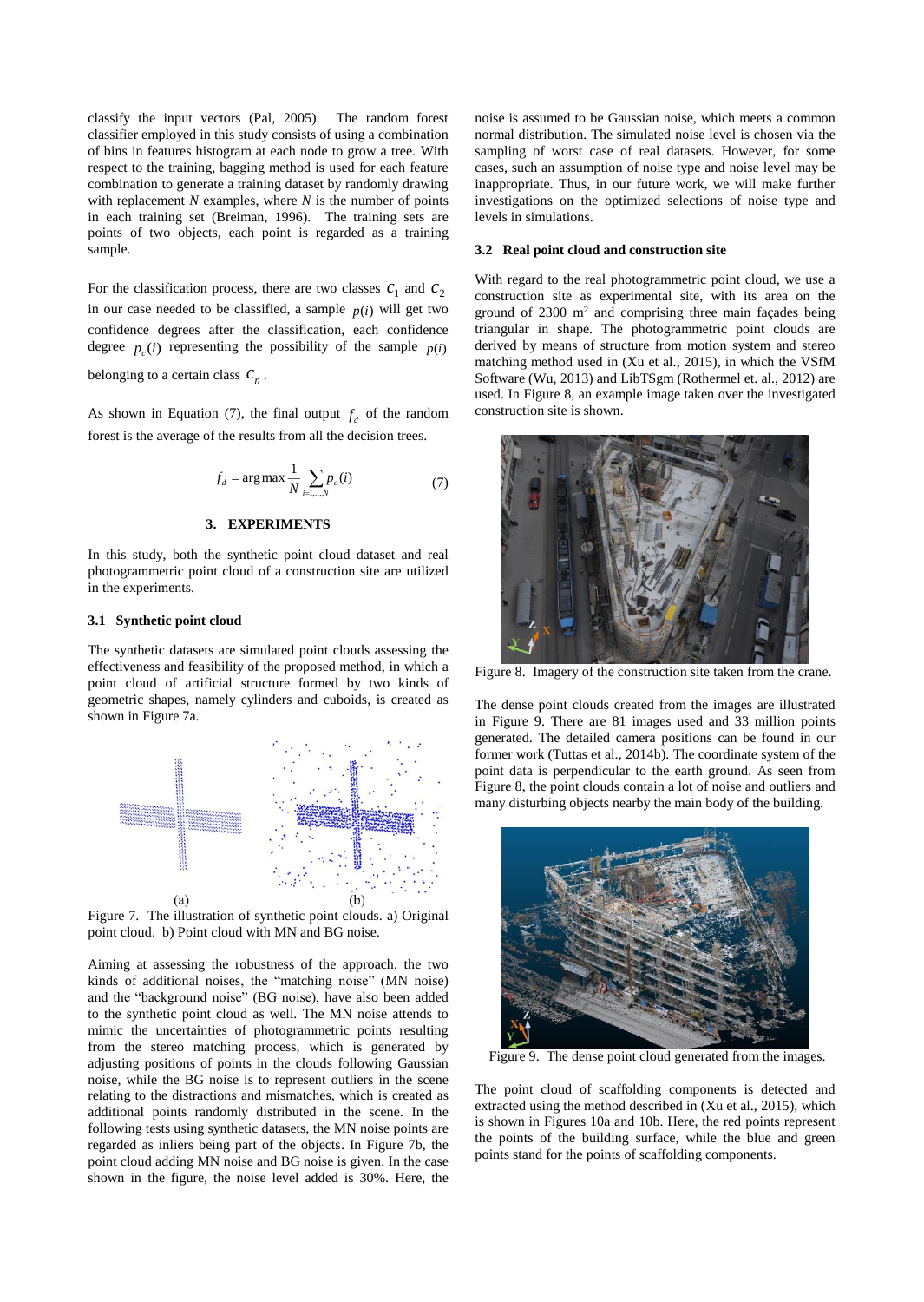

Figure 10. a) Extracted facades of building. b) Points of scaffolds in a facade.

# **4. RESULTS**

## **4.1 Results using synthetic point cloud**

In Figure 11, classification results using synthetic point clouds of two different noise levels are given. The point clouds have been classified into three categories, namely the points of tubes coloured with blue, the points of toeboards coloured with red and the points of scatters in green. Here, scatters denote noises and outliers, and for the synthetic point cloud used in Figure 11a, there is no scatter (i.e. noise), while for the synthetic point cloud utilized in Figure 11b, it has a noise level of 30%. It can be seen from Figure 11a that the points belonging to different objects are clearly distinguished. According to the confusion matrix in Table 1, the accuracy of the result for tubes is around 94%., but the accuracy of the result for scatters seems to be worse. This is because actually there is no scatter points in the synthetic point cloud used in Figure 11a and there are only very few points being wrongly classified as scatters. Whereas for the result shown in Figure 11b, in the connection area of two objects, many points are misclassified. In Table 2, we give a confusion matrix of the result, with accuracy of classification dropped to around 80%. One possible explanation to this misclassification phenomenon in connection parts is that the subspace clustering may not find correct candidate cluster for the feature point, so that the estimation of LRF has biases.



Figure 11. Classification results of synthetic point cloud. (a) Without noise. (b) With a noise level of 30%.

Moreover, the outliers are also a crucial factor having negative effects on the accumulation of the feature histograms. As seen from Table 2, more than 10% of the points of the tubes and toeboards are wrongly classified as scatter. Thus, in our future work, we may introduce some filtering algorithm while the subspace clustering, in order to eliminate such detrimental influence. It is also noteworthy that the last column of Table 1 is all zero. This is because the first simulated dataset having no points of scatters, so that the predicted true value of scatters should be zeros, and the classified results of scatters are all wrong ones.

| Category | Tube   | Toeboard | Scatter |
|----------|--------|----------|---------|
| Tube     | 94.55% | 5.45%    | $0\%$   |
| Toeboard | 0.58%  | 99.42%   | 0%      |

| <b>Scatter</b> | .66%<br>$\epsilon$ | 34%<br>46 | 0% |
|----------------|--------------------|-----------|----|
|                |                    |           |    |

Table 1. Confusion matrix of synthetic point cloud result without noise.

| Category | Tube   | Toeboard | Scatter |
|----------|--------|----------|---------|
| Tube     | 83.57% | 2.86%    | 13.57%  |
| Toeboard | 6.59%  | 80.39%   | 13.02%  |
| Scatter  | 24.56% | 17.98%   | 57.46%  |

Table 2. Confusion matrix of synthetic point cloud result with noise level of 30%.

#### **4.2 Results using real point cloud**

The subspace clustering algorithm described in Section 2.3 is performed on the points in one spherical support region, and some intermediate results of clustering are illustrated in Figure 12. It can be seen from Figure 12a that, the feature point centred in the support region is located in the connection position of one tube and two toeboards. The segmented four subspace clusters are shown by different colours. The red one, in which the feature point is situated, is chosen as candidate cluster for calculating the feature histogram. Note that in this support region, there should be five isotropous subspace clusters, but in the clustering result, we can obtain only four segments. One cluster is not recognized. Try to analyse the reason, in Figure 12b, we give an illustration of the similarity matrix according to the clustering result, which is calculated using the clustering results obtained. From the similarity matrix, it can be found that the boundaries between bright square matrixes of numbers II, III and IV which are ambiguous corresponding to the subspace clusters, reveal the sensitivity of eigenvector decomposition when dealing with real noisy point data.



Figure 12. Subspace clustering result in one support region. (a) Subspace clusters. (b) Reordered similarity matrix.

In Figure 13, feature histograms of example points in each cluster shown in Figure 12 are given. As seen from the obtained histograms, it is clear that, for clusters I and II with linear cuboid shape the values of bins in their histograms show apparent falls between bin 1 and bins 2 and 3. Whereas for cluster IV linking to cylindrical shape, the changing of bin values in the histogram shows a slight tendency, which is quite different from those of clusters I and II. As for the cluster III, the one representing points of strut bar with cylindrical shape but contaminated with planar distributed outliers, the bins of its histogram show an intermediate variation trend. This may result in ambiguousness in the classification process using random forest algorithm.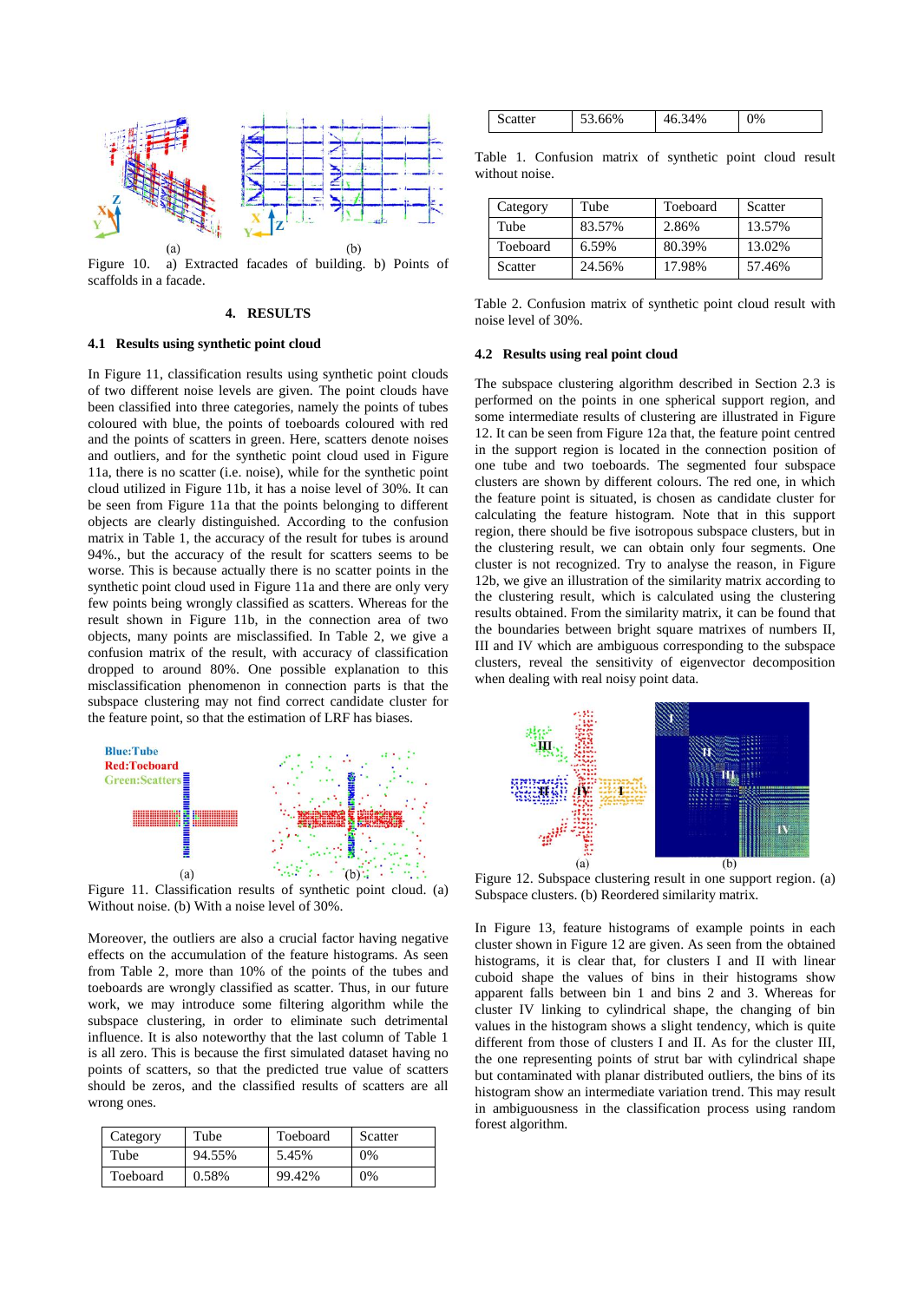

Figure 13. Feature histograms for one point in different clusters. (a) Cluster I. (b) Cluster II. (c) Cluster III. (b) Cluster IV.

In Figure 14, a final classification result of real scaffolding components in one building facade is displayed, in which all the points are classified into three categories, namely points of toeboard, tube and scatter. Here, the points of scatters may include all the points that do not belong to toeboards or tubes. A confusion matrix is given in Table 3 as well. In Table 3, the rows represent the predicted results, namely the ground truth, while the columns stand for the classification results. The reference data used as ground truth for evaluation is manually segmented.



Figure 14. Classification result of real photogrammetric point cloud.

As shown in Figure 14, most of the points belonging to the toeboard are successfully recognized and classified. However, there are also lots of points belonging to scatters wrongly classified to the category of toeboard, which are in fact points of oblique strut bars but contaminated with outliers. The classification accuracy of points belonging to toeboard is around 70%. It is noteworthy that many points in the connection parts of tubes and toeboards are obviously wrongly classified. For example, in the result of points of tube, more than 25% of points are wrongly recognized as that of toeboards, and only approximately 63% points are correctly classified. One possible origin for such errors is likely to be the error in subspace clustering. If the feature point is improperly clustered, the corresponding LRF will be defined incorrectly, which will lead to a totally wrong accumulation of the histogram. In addition, the outliers and noises existing in the dataset will also have a negative influence on the accumulation of bins in the histogram. For instance, the uncertainties of points generated via stereo matching may deform the surface points of cylindrical objects and make it like a planar surface, which will create a wrong histogram. All these mentioned drawbacks are needed to be taken into consideration in future improvements of this approach.

| Category | Tube   | Toeboard | Scatter |
|----------|--------|----------|---------|
| Tube     | 63.03% | 26.17%   | 10.79%  |
| Toeboard | 12.61% | 70.25%   | 17.14%  |
| Scatter  | 34.95% | 30.47%   | 34.58%  |

Table 3. Confusion matrix of real point cloud result.

# **5. CONCLUSIONS AND FUTURE WORK**

In this work, an approach, which is a combination of the feature expression idea of 3D shape descriptor and the frame orientation using principal components, is introduced, for the purpose of recognizing and classifying the points of scaffolding components in a construction site. By the use of involved subspace clustering algorithms and PCA method, the points are classified, with both synthetic and real point cloud used. The results indicate that the proposed approaches are competent to the classification of points belonging to two basic scaffolding elements: tubes and toeboards. For the test using synthetic point cloud, the classification accuracy is about 80% in our experiment, with the condition contaminated by noise and outliers. For the test in real scenario, our method can also achieve a classification accuracy of better than 63%, without using any information about the normal vector of local surface. However, there are also some drawbacks, such as the ambiguousness in the partition of subspace clusters and the sensitivity to noise and outliers when accumulating the feature histograms. And also, currently, the proposed methods cannot handle all types of scaffolds in usage, such as scaffolds involving different types of objects.

In future, our work will emphasize on the robust subspace clustering and PCA calculation of points, which can largely limit the performance of the final classification. The performance evaluation should be further investigated. Furthermore, more classifiers will also be taken into consideration, so that our work can be elaborately compared with previous work.

#### **REFERENCES**

Belton, D. and Lichti, D., 2006. Classification and segmentation of terrestrial lasers canner point clouds using local variance information. *International Archives of Photogrammetry, Remote Sensing and Spatial Information Sciences*, Dresden, Germany, 36 (Part 5), pp. 44-49.

Borrmann, D., Elseberg, J., Lingemann, K. and Nüchter, A., 2011. The 3D Hough Transform for plane detection in point clouds: A review and a new accumulator design. *3D Research*, 2(2), pp. 1-13.

Bosché, F., 2010. Automated recognition of 3d cad model objects in laser scans and calculation of as-built dimensions for dimensional compliance control in construction. *Advanced Engineering Informatics*, 24(1), pp. 107–118.

Bosché, F., Ahmed, M., Turkan, Y., Haas, C. T. and Haas, R., 2015. The value of integrating Scan-to-BIM and Scan-vs-BIM techniques for construction monitoring using laser scanning and BIM: The case of cylindrical MEP components. *Automation in Construction*, 49, pp. 201-213.

Breiman, L., 1996. Bagging predictors. *Machine Learning* , 24(2), pp. 123-140.